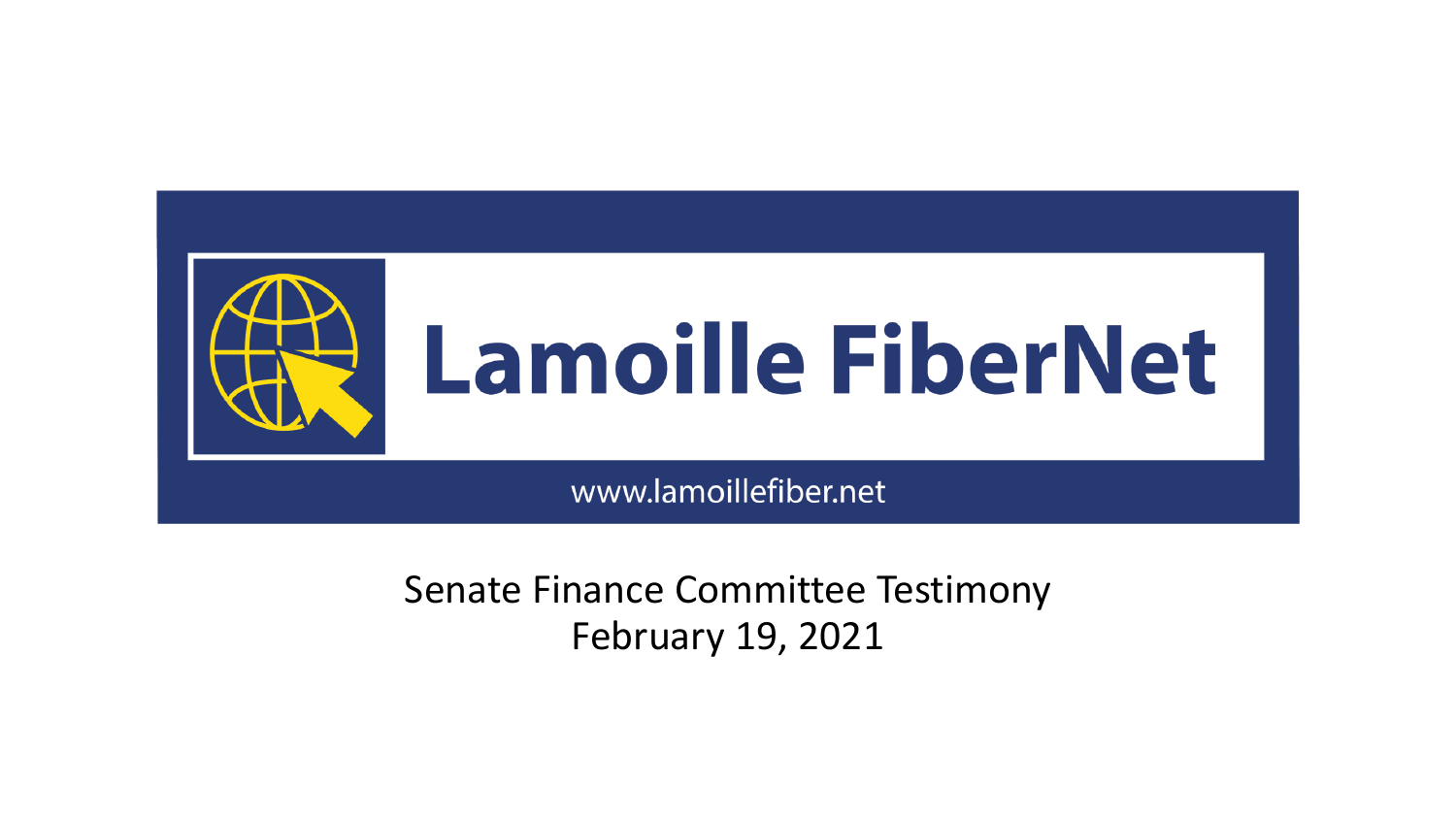## Introduction

- Founded in July 2020 we represent eight towns:
	- Belvidere
	- Cambridge
	- Eden
	- Hyde Park
	- Johnson
	- Morristown
	- Stowe
	- Waterville
- The population of the region we serve is approximately 23,000 total, with addresses located on over 500 road miles.

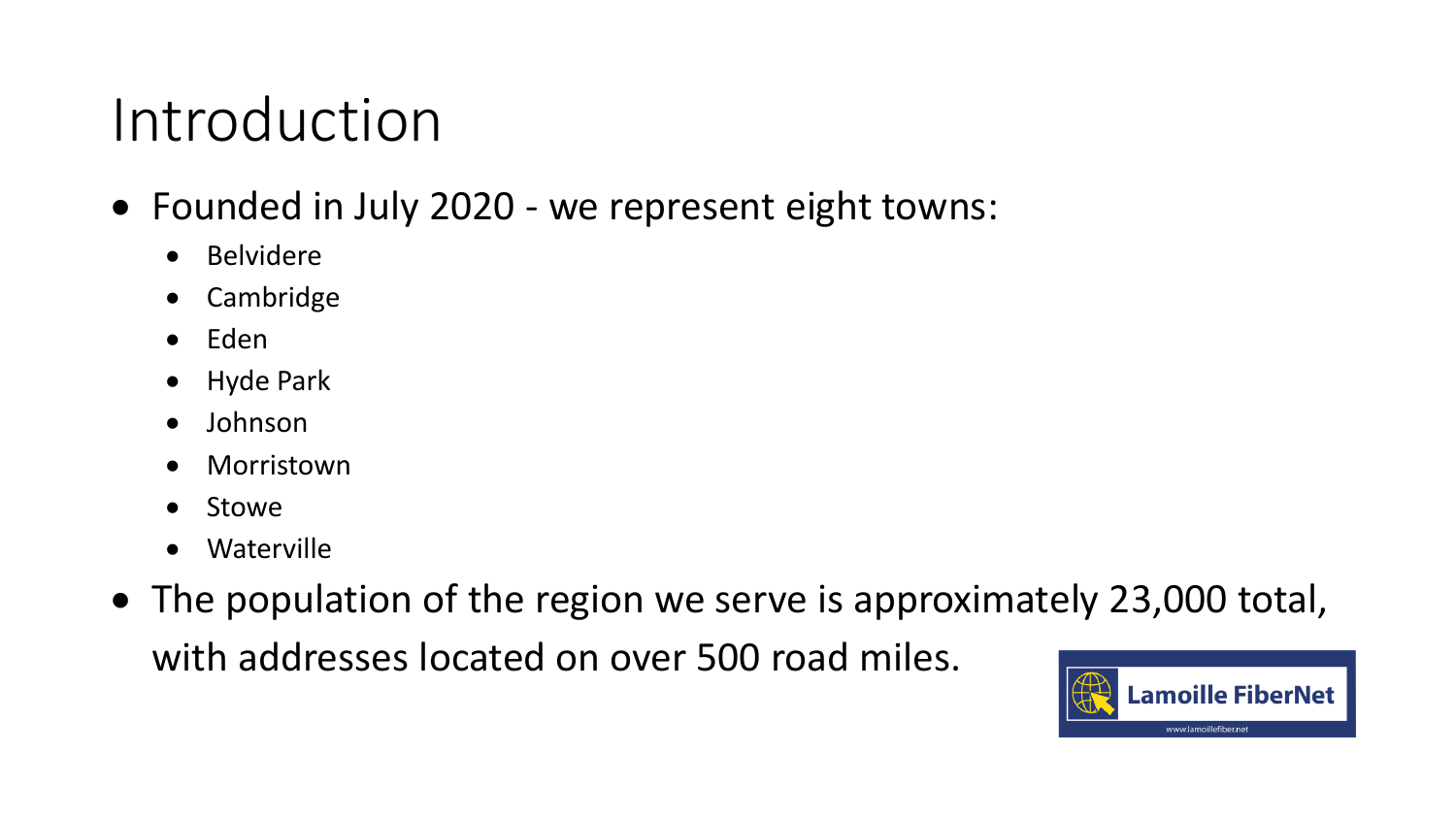# Updates

- Our greatest asset is our active, deeply engaged board as seen by how much has been accomplished in only six months:
	- o Completed start-up administration: policies, insurance, etc.
	- o Completed feasibility study and business plan.
	- o Completed pole data collection in priority areas: Cambridge, Waterville, Belvidere, Eden and Johnson.
	- o Partnered with two area supervisory unions to extend internet access to students who did not have other options for remote learning (second round of CARES Act funding). Also extended access for two libraries.
	- o Engaged in regular outreach through Front Porch Forum.

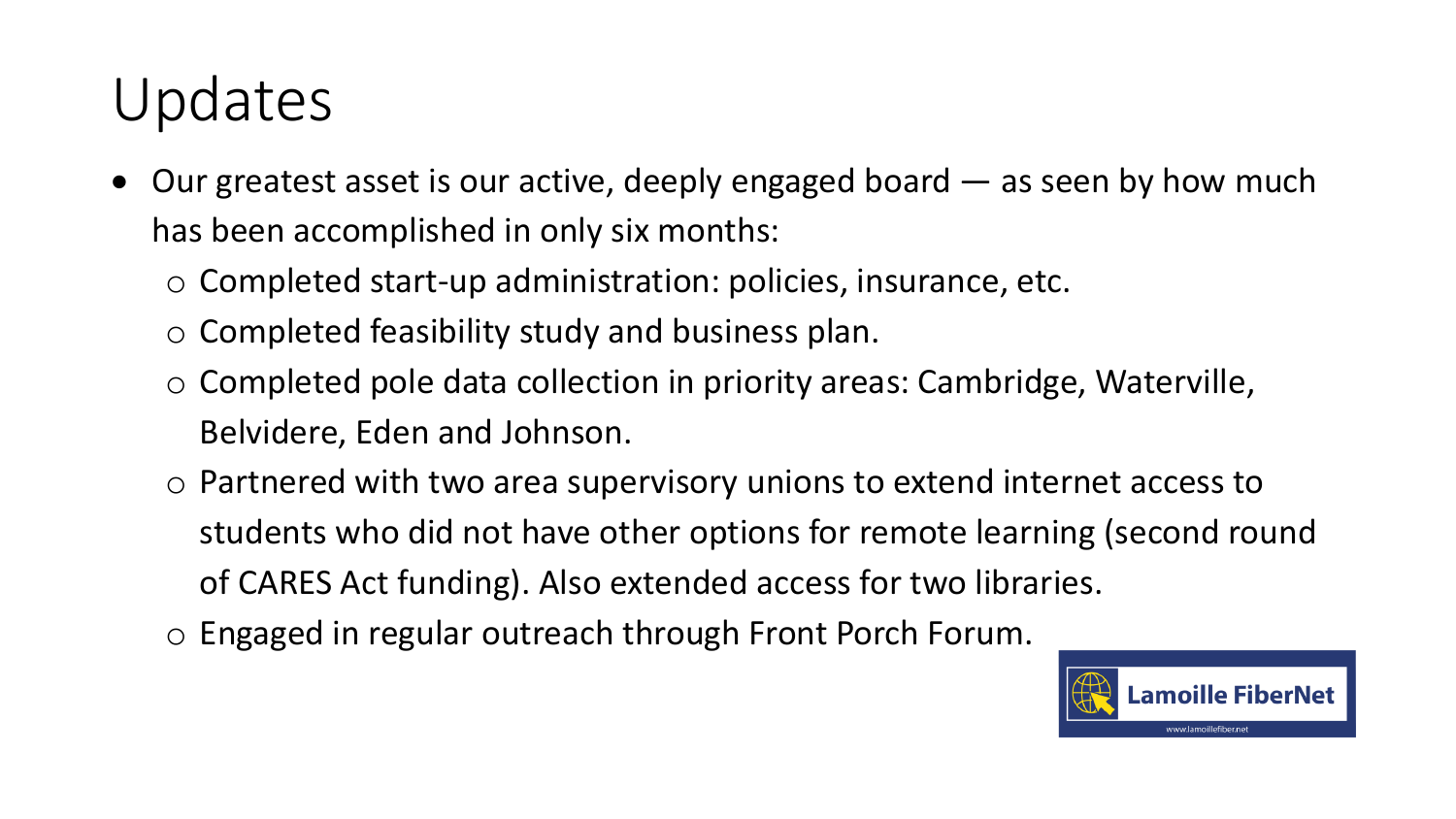## 2021 Financial Needs: Operations Management

#### **Goal: Keep the CUD operational**

- Sustain the position of the District Administration/Operations Coordinator throughout the entire year (we currently have funding for the first three months in 2021) - \$45,000
- Sustain Clerk and Accountant positions \$10,000
- Invest into a secure email, data and communications system that enables compliance with Public Records Act - \$5,000
- Sustain community outreach through Front Porch Forum throughout 2021 (we currently have funding for the first 5 months): \$2,000

TOTAL Operations: \$62,000